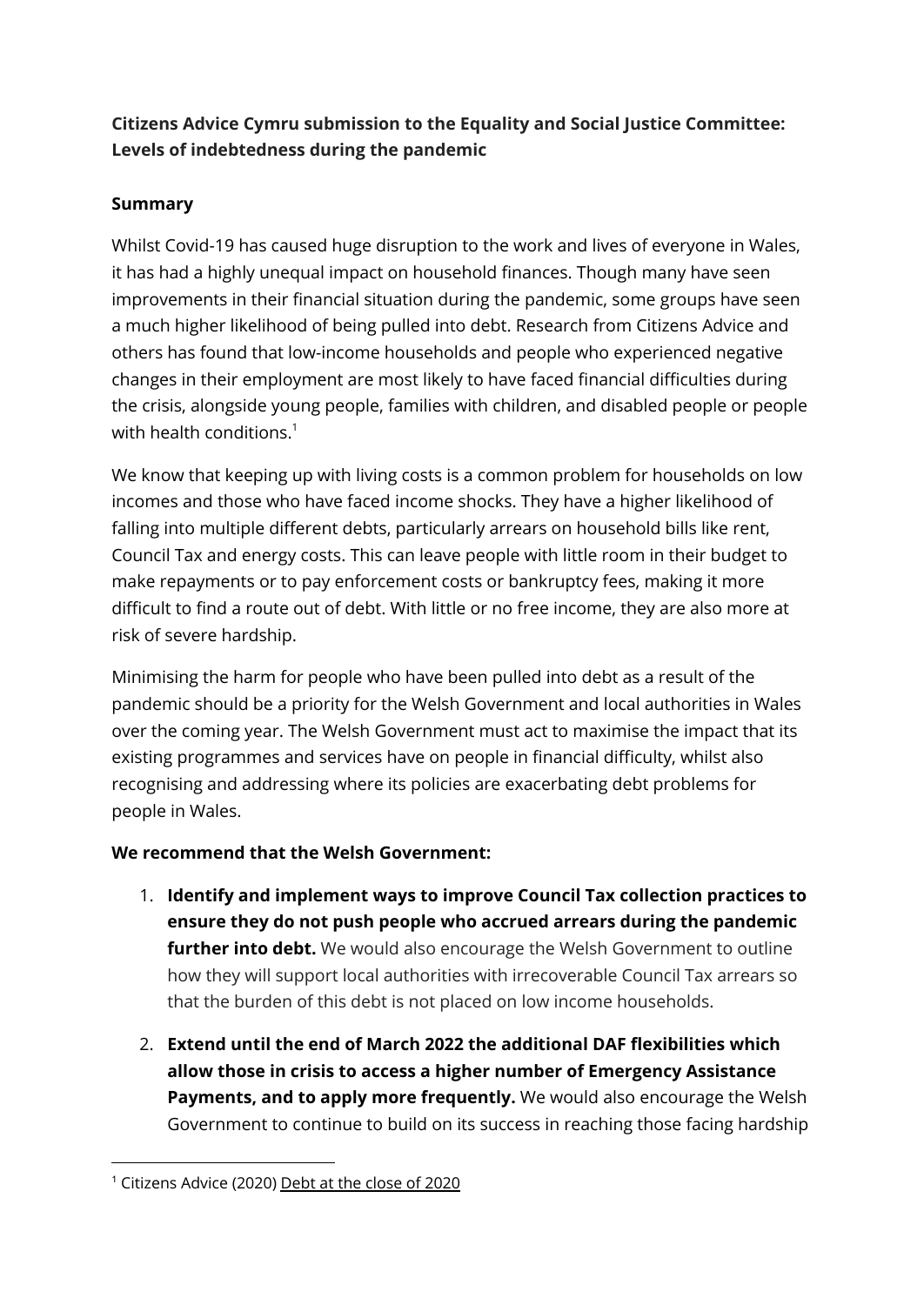during the pandemic, and explore how the removal of the additional flexibilities is likely to affect use and awareness of the DAF.

3. **Seek to retain the current six-month notice period for evictions in Wales until the Renting Homes Act comes into force,** to provide more security for those who face eviction in the interim period and avoid creating additional confusion over tenants' rights amongst both renters and landlords. It should also monitor the impact that the end of the furlough scheme has in Wales in order to consider whether the eligibility criteria for the Tenancy Hardship Grant should be broadened to include affected households.

## **Debt advice during the pandemic**

Local Citizens Advice offices in Wales helped more than 18,000 people with debt issues last year. The most common issues we saw related to Council Tax arrears (18%), credit and store card debts (18%), fuel debts (14%) and unsecured personal loans (12%). In line with other debt advice charities, the number of people we help with debt issues dropped during the pandemic. Whilst there are likely to be a range of reasons behind this trend, we have outlined some probable factors below.

Firstly, actions taken by both the UK and Welsh governments to protect household finances during this time have played a big role in mitigating the economic impact of the pandemic. Programmes like the Job Retention Scheme, the Self-Employed Income Support Scheme, and the Self Isolation Support Schemes have minimized the potential losses in income and employment as a result of Covid. The £20 increase in the value of the Universal Credit standard allowance and the basic element of Working Tax Credit has provided additional support to those on the lowest incomes, with Citizens Advice data suggesting that it helped stave off a surge in the proportion of people we help with debt who are unable to cover their living costs. $2$ 

Whilst our offices continue to support people who have faced financial shocks despite the existence of these schemes, these have not materialised at the scale which might have been expected towards the beginning of the pandemic. Alongside the enforced reductions in spending which came about as a result of Covid restrictions, this has meant that many households have seen improvements in their financial situation, being able to pay down debts or build up their savings. $^3$ 

Secondly, measures introduced by government, regulators and individual firms have protected people from the immediate impact of falling behind on bills during the crisis.

<sup>&</sup>lt;sup>2</sup> Citizens Advice (2020) Life on less [than](https://www.citizensadvice.org.uk/Global/CitizensAdvice/Debt%20and%20Money%20Publications/Life%20on%20less%20than%20zero%20(October%202020).pdf) zero

<sup>&</sup>lt;sup>3</sup> Resolution Foundation (2021) Living [Standards](https://www.resolutionfoundation.org/app/uploads/2021/06/Living-standards-audit-2021.pdf) Audit 2021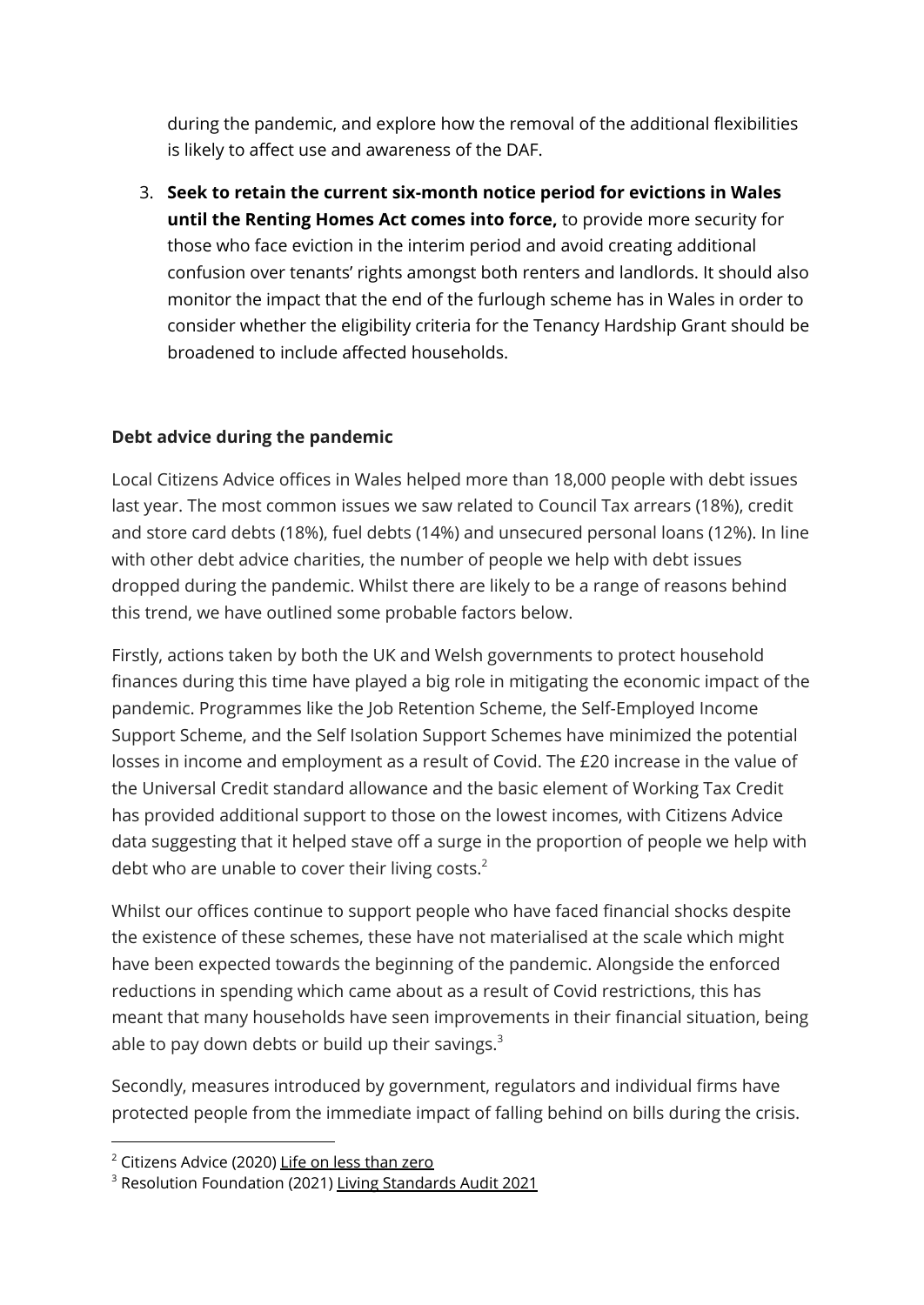For a long period, people who struggled to pay their mortgage, rent, and other bills were protected from the worst impacts of debt such as eviction, bailiff enforcement, or being disconnected from essential services. <sup>4</sup> Those in serious arrears were protected from enforcement activity through either a formal pause on proceedings or court restrictions. As a result, people have been less likely to face enforcement action and threats of eviction or disconnection which are often a trigger for people to seek debt advice. The Welsh Government has also sought to expand the support available to help people maximise their income and deal with problem debt, particularly those affected by the pandemic.<sup>5</sup>

Finally, Covid-19 restrictions have affected the way in which people access debt advice. When the pandemic began, Citizens Advice rapidly transitioned its debt services so people could continue getting the help they needed. Staff and volunteers adapted swiftly to expand phone, email and webchat advice channels in order to support people during the lockdown. This shift brought lots of benefits in terms of improving access for people who prefer to use digital channels or who might find it difficult to attend an appointment at a particular location. People told us they found our debt services easier to access compared to 2019-20, and we saw an increase in young people accessing advice.  $^6$  However, it is likely that some people would have been negatively affected by the change. This could be because they struggled to access advice via online or telephone channels, or they had difficulty acting on advice without in-person support. In Wales, Citizens Advice is continuing to work with partners to proactively reach out to people who are new to advice or are in most need of advice.

Currently, our data suggests that demand for debt advice remains slightly below pre-pandemic levels, though local Citizens Advice offices in Wales have helped more people with fuel debts and private sector rent arrears in the first quarter of 2021-22 than during the same period in 2019-20. Given the ongoing uncertainty around the course of the pandemic and its longer-term economic impacts, it is difficult to predict the take-up of debt advice services over the coming years. For example, it is still unclear what impact the ending of the furlough scheme may have on people's employment and incomes.

We anticipate that the planned removal of the £20 increase in the value of Universal Credit and Working Tax Credit will tip more households into financial difficulty, with Citizens Advice research suggesting that 2.3 million people across the UK could be pushed into debt as a result of the cut.<sup>7</sup> In addition, with the energy bill price cap due to

<sup>4</sup> Citizens Advice (2020) Near the cliff-edge: how to protect [households](https://www.citizensadvice.org.uk/Global/CitizensAdvice/Debt%20and%20Money%20Publications/FINAL01_05%20-%20Near%20the%20cliff-edge_%20how%20to%20protect%20households%20facing%20debt%20during%20COVID-19.pdf) facing debt during [COVID-19](https://www.citizensadvice.org.uk/Global/CitizensAdvice/Debt%20and%20Money%20Publications/FINAL01_05%20-%20Near%20the%20cliff-edge_%20how%20to%20protect%20households%20facing%20debt%20during%20COVID-19.pdf)

<sup>&</sup>lt;sup>5</sup> Welsh Government (2020) Child poverty: income [maximisation](https://gov.wales/child-poverty-income-maximisation-action-plan-2020-2021-html) action plan 2020 to 2021

<sup>&</sup>lt;sup>6</sup> Citizens Advice (2021) Debt impact report [2020/21](https://www.citizensadvice.org.uk/Documents/DebtImpactReport_2020-21.pdf)

<sup>7</sup> Citizens Advice, *2.3 million will be pushed into the red by [Universal](https://www.citizensadvice.org.uk/about-us/about-us1/media/press-releases/23-million-will-be-pushed-into-the-red-by-universal-credit-cut/) Credit cut,* 26 August 2021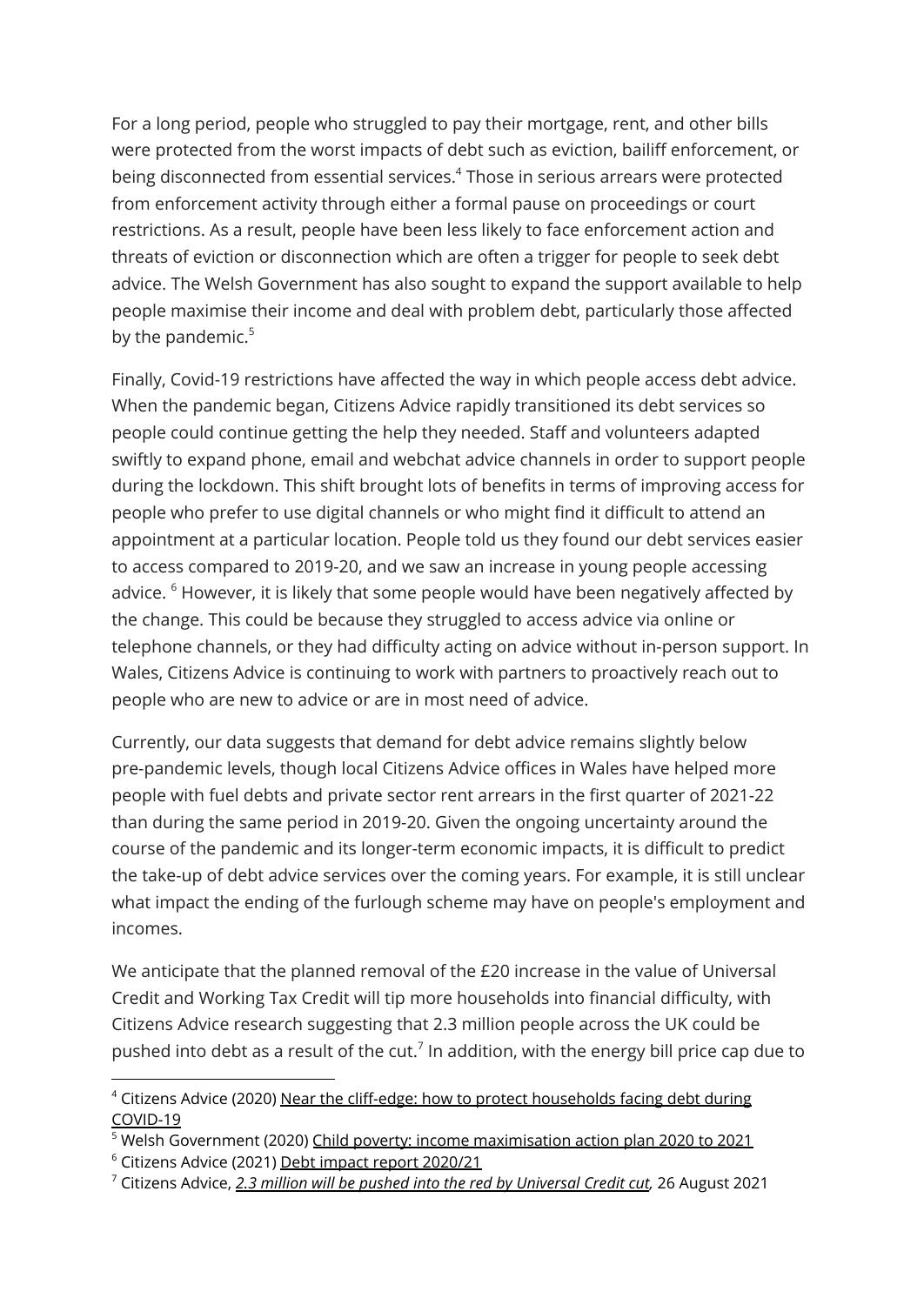increase by around £150 a year this winter, many people on benefits - who are more likely to be on default tariffs - will be hit with rising costs at the same time as seeing their incomes cut. <sup>8</sup> However, any increased need for debt advice may take some time to appear given that people do not tend to seek help immediately as they fall into financial difficulties.

In addition, the new Breathing Space and Mental Health Crisis Debt Respite Schemes recently came into effect in England and Wales. Breathing Space gives people temporary protection from most types of debt collection while they take action to get on top of their debts. We believe the scheme is playing an important role in helping people stabilize their situation and take steps to manage their debts, particularly for those facing imminent enforcement action. At the same time, many of the people we help have priority debts, negative budgets, additional vulnerabilities, or are facing very complex situations, and it therefore may not always be possible to move on to a long-term debt solution by the end of the 60-day moratorium period.

### **The financial impact on different groups in Wales**

The pandemic has had a highly unequal impact on household finances. Whilst many have seen improvements in their financial situation during the crisis, some groups have faced a higher likelihood of being pulled into debt.

Low-income households have been much more likely to have run down savings or see their debt levels increase as a result of the pandemic. <sup>9</sup> This group are more likely to have faced additional costs as a result of the pandemic and to have seen a negative change to their employment, both of which are a key factor to increases in debt. An increase in debt problems for people on low incomes is particularly concerning, as they tend to be more likely to face some of the worst impacts of debt (e.g. eviction, bailiff enforcement, or being disconnected from essential services).

Citizens Advice research prior to the pandemic highlighted a growing problem where the people we help with debts simply don't have enough money to meet their key living costs, often as a result of being on a low income. $^{\rm 10}$  This puts households under considerable pressure, resulting in a higher likelihood of household bill arrears and multiple debts, and leaving little room in their budget to make debt repayments or pay bankruptcy fees. During the pandemic, we found that many of those who have fallen behind on their bills were facing severe hardship. A third (34%) of people with

<sup>8</sup> Guardian, *Energy firms join charity push for social tariff to offset fuel [poverty](https://www.theguardian.com/business/2021/aug/06/millions-of-great-britain-homes-face-highest-energy-bills-in-a-decade)*, 6 Aug 2021

<sup>9</sup> Resolution Foundation (2021) Living [Standards](https://www.resolutionfoundation.org/app/uploads/2021/06/Living-standards-audit-2021.pdf) Audit 2021

<sup>&</sup>lt;sup>10</sup> Citizens Advice (2020) [Negative](https://www.citizensadvice.org.uk/Global/CitizensAdvice/Consumer%20publications/Negative%20budgets%20report%20-%20phase%201%20(1).pdf) Budgets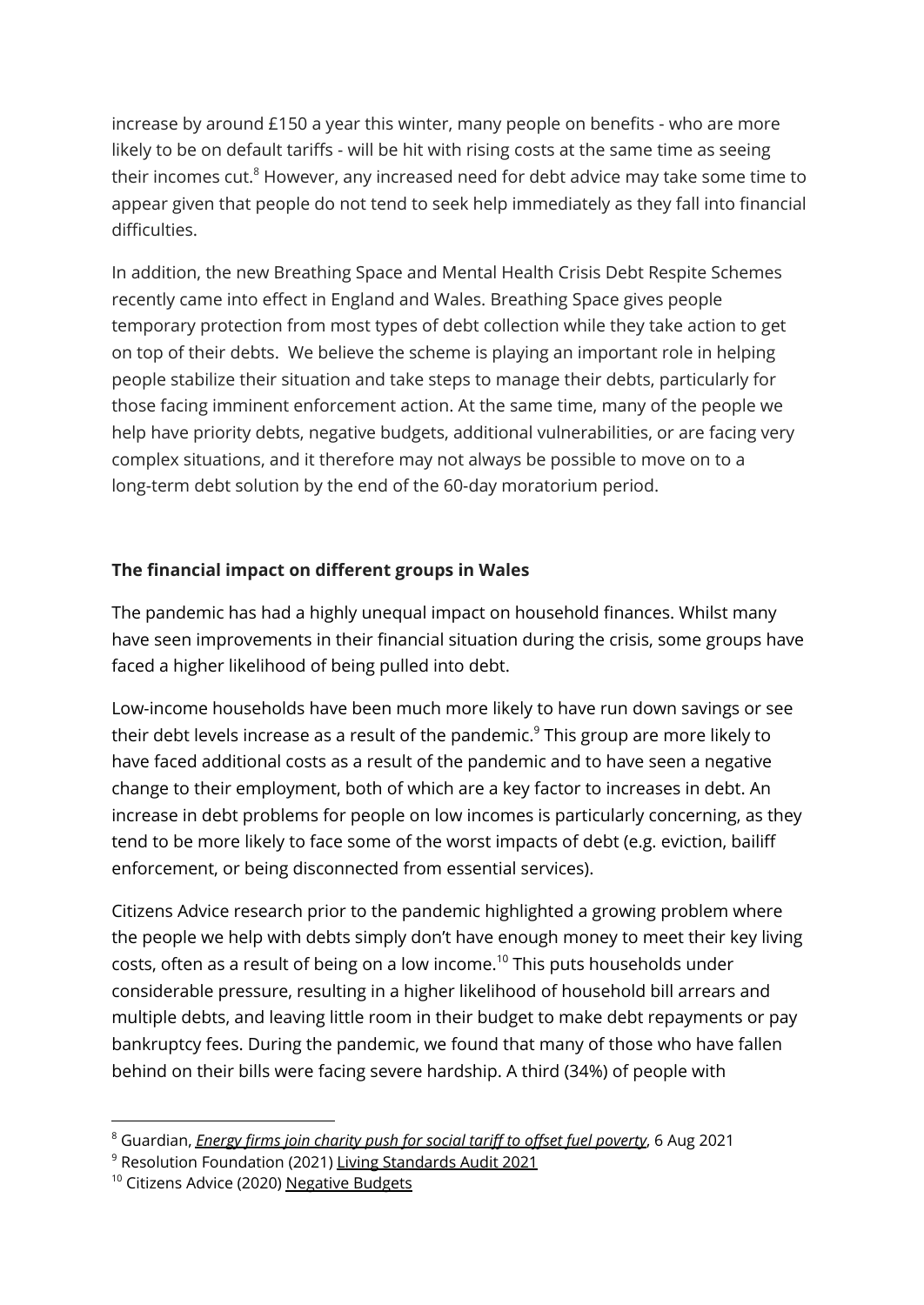household bill debts reported that they have been unable to afford food or other basic necessities in the period since the outbreak began. $^{\rm 11}$ 

People who saw negative changes in their employment have also been particularly at risk of financial problems during the pandemic. Experiences tend to have been shaped by the extent of the support available to them through Covid-19 protection schemes or the benefits system. Those who were ineligible or whose income was only partially protected through schemes like the furlough or the Self-Employed Income Support grant were more likely to be facing financial difficulties. <sup>12</sup> This includes people who were laid off or made redundant towards the beginning of the pandemic, as well as the self-employed and people in non-traditional work. Citizens Advice research found that disabled people, people with caring responsibilities and families with children were more likely to be facing redundancy in the first few months of the pandemic.<sup>13</sup>

Citizens Advice research conducted in November 2020 highlighted other groups who are particularly at risk of financial problems. It found that families with young children were more likely to be behind on bills, with 60% of parents reporting they had cut back on spending during the pandemic to make sure their children don't go without.<sup>14</sup> Young people, renters and Black and Minority Ethnic people were also shown to be particularly likely to be affected.

In Wales we found that people with mental health problems were twice as likely to have fallen behind on household bills since the Coronavirus outbreak. <sup>15</sup> We know from previous research that periods of financial difficulty can contribute to mental distress, both because of increased stress or worry associated with money and debt problems, and more indirectly by limiting the options that people have to take part in activities which support good mental health.<sup>16</sup> This in turn can make it more difficult to deal with debt-related issues.

### **Welsh Government's role in tackling debt-related issues during the pandemic**

Measures brought in by the Welsh Government during the pandemic have played a significant role in reducing financial hardship for households in Wales and protecting households from the immediate impact of household bill debt.

 $11$  Citizens Advice Cymru (2020) [Coronavirus](https://www.citizensadvice.org.uk/Global/CitizensAdvice/Wales/Coronavirus%20Debt%20Wales.pdf) debts: Estimating the size of lockdown arrears in [Wales](https://www.citizensadvice.org.uk/Global/CitizensAdvice/Wales/Coronavirus%20Debt%20Wales.pdf)

 $12$  Standard Life foundation (2020) Emerging from [lockdown](https://www.standardlifefoundation.org.uk/docs?documentId=GB-280920-130082-1)

<sup>&</sup>lt;sup>13</sup> Citizens Advice (2020) An [unequal](https://www.citizensadvice.org.uk/Global/CitizensAdvice/Work%20Publications/An%20unequal%20crisis%20-%20final%20(1).pdf) crisis

<sup>&</sup>lt;sup>14</sup> Citizens Advice (2020) Debt at the [close](https://www.citizensadvice.org.uk/Global/CitizensAdvice/Debt%20and%20Money%20Publications/2020%20debts%20report.pdf) of 2020

<sup>&</sup>lt;sup>15</sup> Citizens Advice Cymru (2021) Mental health and [Covid-19](https://www.citizensadvice.org.uk/Global/CitizensAdvice/Wales/Wales%20Policy%20and%20Campaigns/MH%20and%20CV19%20in%20Wales%20(1).pdf) in Wales

<sup>&</sup>lt;sup>16</sup> [Money](http://www.moneyandmentalhealth.org/wp-content/uploads/2016/06/Money-on-your-mind-full-report.pdf) and Mental Health Policy Institute, Money on your mind, June 2016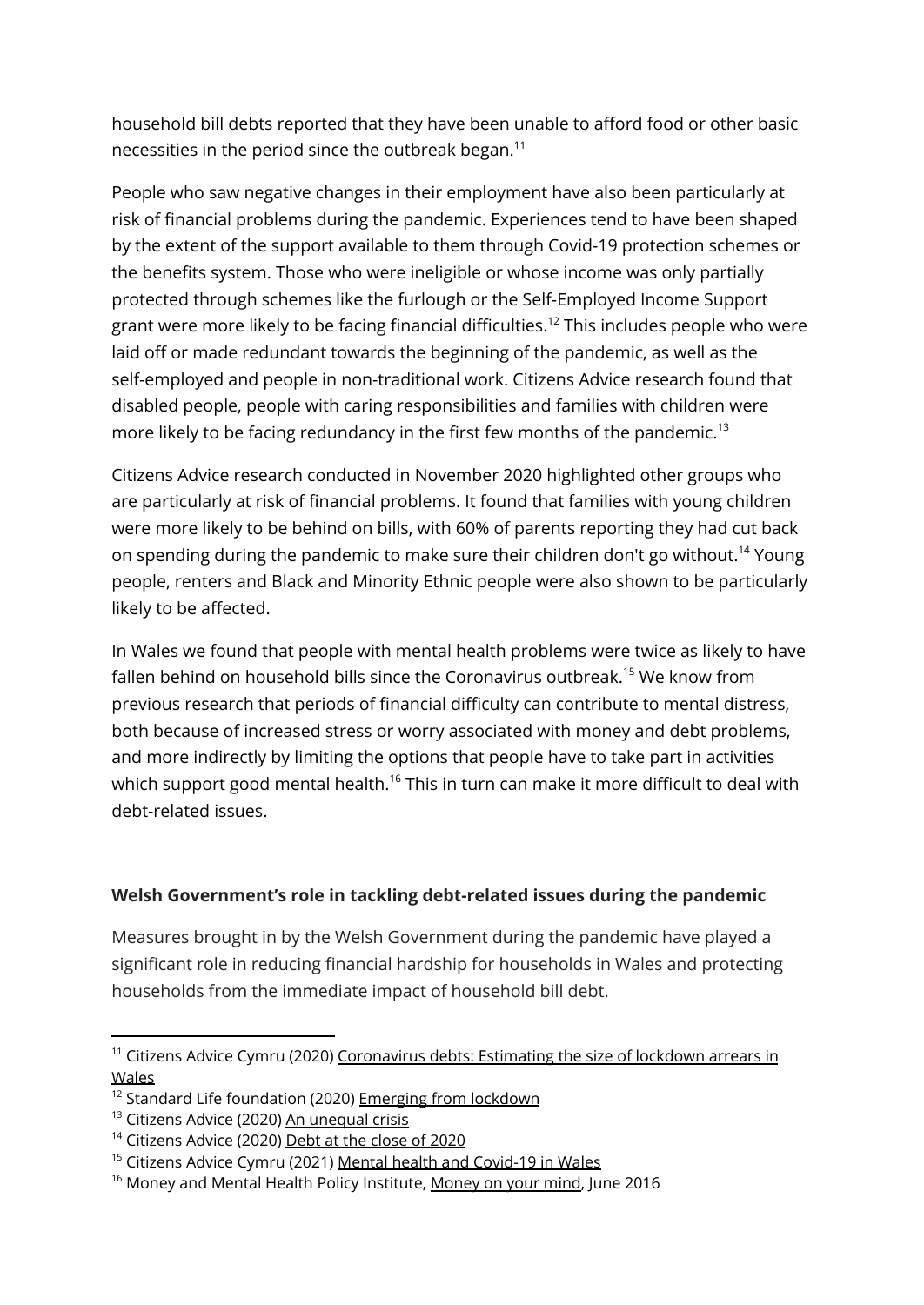Whilst the social distancing measures have currently ended, the economic impact of the crisis will be ongoing. Our research has shown that many of the households worst affected financially during the crisis were those already on low incomes or whose jobs were affected by the pandemic.<sup>17</sup> Without ongoing support, households with debt to essential services and public bodies are at greater risk of severe financial hardship. The Welsh Government needs to consider how to build on successes during the pandemic to protect low income households in particular.

## *Rent arrears*

In 2020-21, 1 in 6 of the people who came to Citizens Advice for help with debt had rent arrears. The number of people our advisers helped with rent arrears has followed the wider trend seen amongst our debt clients, with generally fewer people coming for advice initially, but with current numbers rising to slightly more than pre-pandemic levels. Around 180,000 households in Wales live in the private rented sector. <sup>18</sup> Our research conducted in November last year indicated that over 44,000 households had fallen behind on their rent, with an estimated total of £44 million in rent arrears. $^{\rm 19}$ 

Whilst people in all tenures have seen their employment and income negatively affected, renters are more likely to have been furloughed or lost a job.<sup>20</sup> This means that many saw significant reductions in their income, whilst their housing costs remained fixed. Renters also typically have lower levels of savings, and are therefore less able to cope with income shocks or cover living costs for extended periods of time. $^{21}$ 

### *Pause to evictions*

At the start of the crisis, we expressed our concern that if people fell behind on rent payments, they could face eviction during the pandemic. Loss of rented or tied accommodation is the single biggest reason for people being threatened with homelessness (32%).<sup>22</sup> The second biggest is rent arrears (15%). This would have increased the risk of homelessness for many people in Wales and put pressure on local homelessness services.<sup>23</sup> Instead, the pause to evictions protected renters who had fallen behind on their rent payments until June 2021, giving them time to get back on

reason for being threatened with [homelessness](https://statswales.gov.wales/Catalogue/Housing/Homelessness/Statutory-Homelessness-Prevention-and-Relief/main-reason-for-being-threatened-with-homelessness-by-type-of-household-section-66-), 2018-19

<sup>17</sup> Citizens Advice, [Coronavirus](https://www.citizensadvice.org.uk/Global/CitizensAdvice/Wales/Coronavirus%20Debt%20Wales.pdf) debts, November 2020

<sup>&</sup>lt;sup>18</sup> ONS, UK [private](https://www.ons.gov.uk/economy/inflationandpriceindices/articles/ukprivaterentedsector/2018) rented sector, January 2019

<sup>&</sup>lt;sup>19</sup> Citizens Advice, [Coronavirus](https://www.citizensadvice.org.uk/Global/CitizensAdvice/Wales/Coronavirus%20Debt%20Wales.pdf) debts, November 2020

 $20$  Resolution Foundation, Coping with housing costs during the [coronavirus](https://www.resolutionfoundation.org/app/uploads/2020/05/Coping-with-housing-costs-during-the-coronavirus-crisis.pdf) crisis, May 2020

<sup>&</sup>lt;sup>22</sup> StatsWales, Households found to be threatened with [homelessness](https://statswales.gov.wales/Catalogue/Housing/Homelessness/Statutory-Homelessness-Prevention-and-Relief/main-reason-for-being-threatened-with-homelessness-by-type-of-household-section-66-) during the year. Main  $21$  Citizens Advice Cymru, [Protecting](https://www.citizensadvice.org.uk/about-us/our-work/policy/policy-research-topics/citizens-advice-cymru-wales-policy-research/protecting-renters-in-wales-from-eviction-during-covid-19/) renters in Wales from eviction during Covid-19, June 2020

 $23$  Citizens Advice Cymru, [Protecting](https://www.citizensadvice.org.uk/about-us/our-work/policy/policy-research-topics/citizens-advice-cymru-wales-policy-research/protecting-renters-in-wales-from-eviction-during-covid-19/) renters in Wales from eviction during Covid-19, June 2020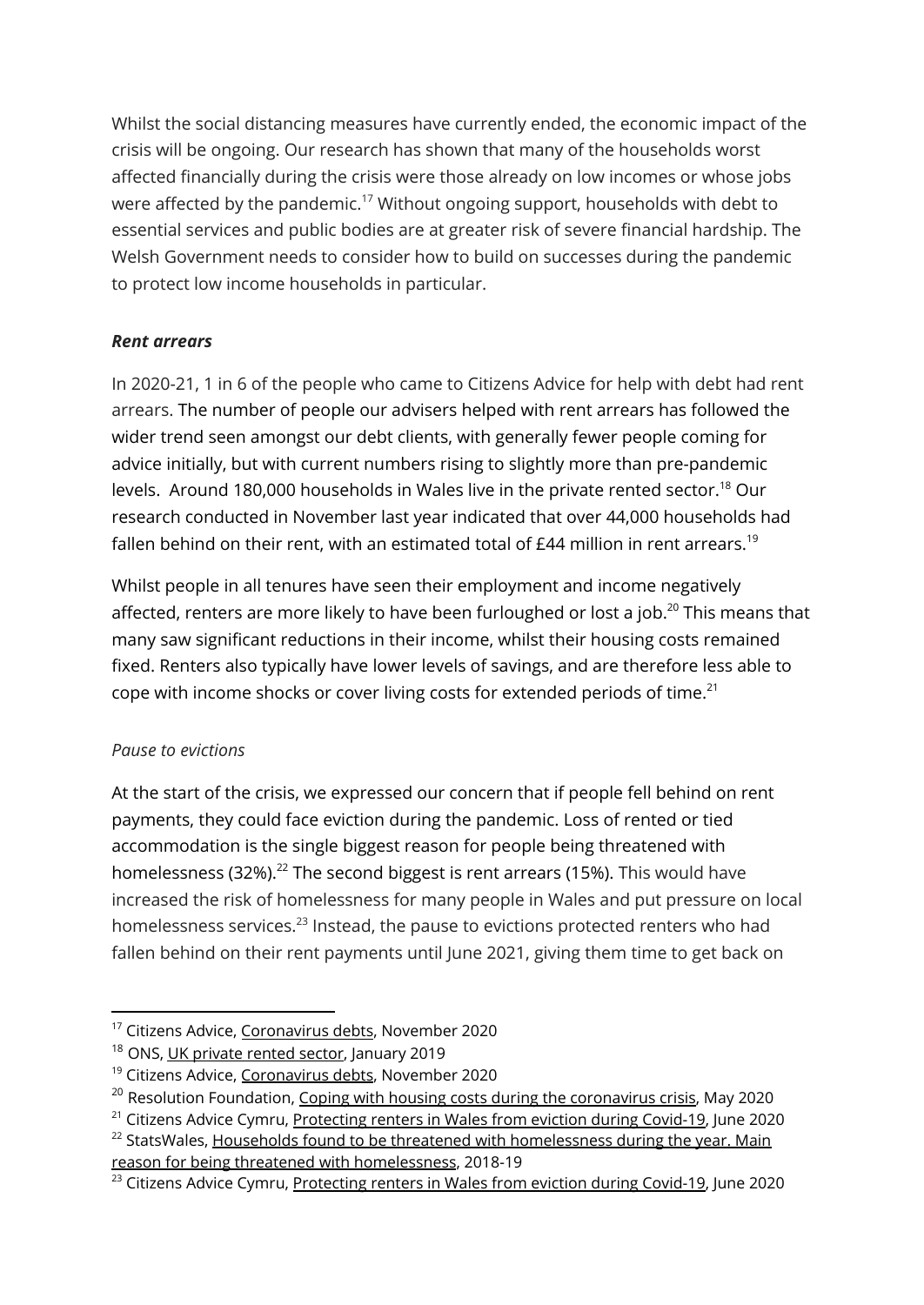their feet or to find other more affordable accommodation whilst remaining in their homes.

Whilst the suspension of evictions seems to have been largely successful, our advisers still heard from clients whose landlords ordered them to leave their homes despite this. Advisers heard from clients who had been told to leave their home during the no-eviction period, some who had been verbally harassed by their landlord and a case where a client had belongings forcibly removed from the property by the landlord.

### *Extension to the eviction notice*

We also welcomed the extension to the notice period for ending tenancies from two months to six months, announced by the Welsh Government in March 2021. We believe this extension helped to give additional time to households that needed to stabilise their financial situation or make adjustments to their living arrangements.

This extension is due to end on September 30th 2021. As part of the Renting Homes Wales (Act) 2016, the long-term extension to 'no fault' eviction notice periods from two to six months is due to come into force in spring 2022. In light of the continued economic uncertainty as a result of the crisis, we are concerned that temporarily returning the notice period to two months between September 2021 and spring 2022 risks causing confusion over tenants' rights amongst both renters and landlords and leaves more people at risk of being evicted at short notice.

## *Tenancy Saver Loan*

We also welcomed the introduction of the Tenancy Saver Loan in October 2020 to help renters manage their rent arrears. The measure showed a commitment to keeping people in their homes and protecting households from the wider impacts of debt.

Whilst evidence shows that large numbers of renters fell behind on their bills as a result of the pandemic, $24,25$  initial figures suggest that the number of loans allocated was significantly lower than expected. We do not know why take-up of the scheme was low, but we believe that the lending requirements and a reluctance to take on new debt are likely to have been a barrier for some renters. It is also possible that there were fewer renters who were at a crisis point when the loan was introduced given that the eviction ban was still in place, or that the number of people in arrears who were not eligible for benefits was lower than anticipated.

 $24$  Citizens Advice Cymru, [Coronavirus](https://www.citizensadvice.org.uk/about-us/our-work/policy/policy-research-topics/citizens-advice-cymru-wales-policy-research/coronavirus-arrears-estimating-the-size-of-lockdown-arrears-in-wales1/) Debts: Estimating the size of lockdown arrears in Wales, November 2020

 $25$  Resolution Foundation, Covid-19 crisis has seen 450,000 [additional](https://www.resolutionfoundation.org/press-releases/covid-19-crisis-has-seen-450000-additional-families-fall-behind-on-their-housing-payments/) families fall behind on their housing [payments,](https://www.resolutionfoundation.org/press-releases/covid-19-crisis-has-seen-450000-additional-families-fall-behind-on-their-housing-payments/) February 2021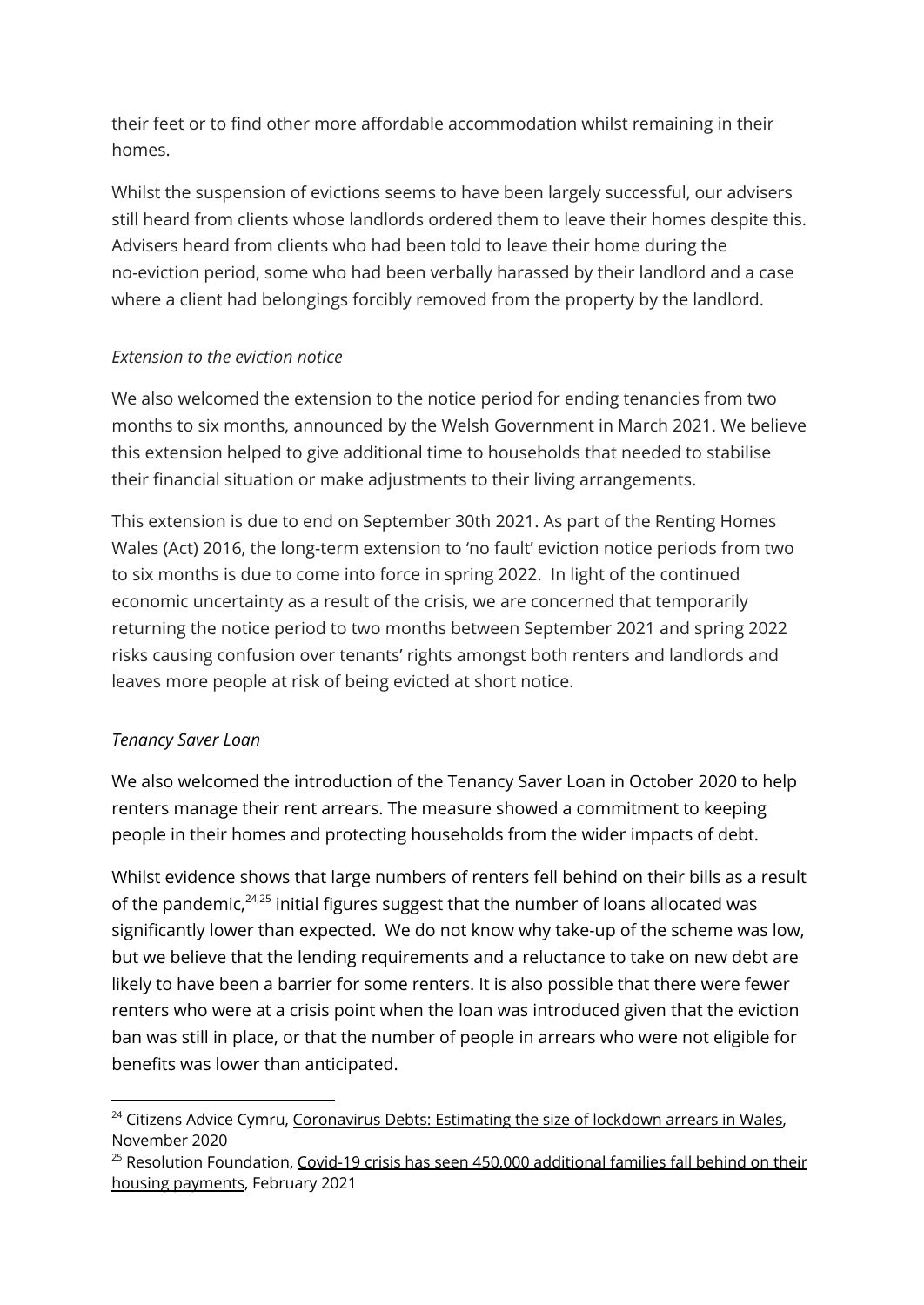Looking ahead, some households are likely to face further financial difficulty in the coming months. It is likely that the cut to Universal Credit at the end of September will leave many unable to afford essentials, pushing them further into debt. <sup>26</sup> There is additional uncertainty over the impact that the end of the furlough scheme will have on household finances in Wales.

Given this uncertainty, we are pleased that the Tenancy Hardship Grant remains in place to support the households that need it. Offering this support as a grant rather than as a loan will remove many of the possible barriers to accessing support, such as a poor credit history, affordability of repayments or reluctance to take on new forms of debt. Improved and targeted campaigning will also be important to increase awareness of the grant so that it is accessible to those who need it.

**We recommend that the Welsh Government seek to retain the current six-month notice period for evictions in Wales until the Renting Homes Act comes into force,** to provide more security for those who face eviction in the interim period and avoid creating additional confusion over tenant's rights amongst both renters and landlords. It should also monitor the impact that the end of the furlough scheme has in Wales in order to consider whether the eligibility criteria for the Tenancy Hardship Grant should be broadened to include affected households.

### *Council Tax arrears*

Some households have been hit hard by the Covid-19 crisis, leaving many people in Wales struggling to pay their Council Tax bills. We estimated in November that 64,000 households in Wales had fallen behind on Council Tax payments. More recently, figures published by the Welsh Government show that the total amount of Council Tax arrears has risen by £46.4 million. This represents a 42% increase in the total level of arrears compared to 2019-20, and is the biggest rise in arrears in more than 20 years. $^{27}$ 

Citizens Advice research has previously shown that many people in Council Tax arrears are unable to afford their bills, rather than willfully avoiding payment.<sup>28</sup> Whilst we know that the people we help with Council Tax arrears are often experiencing wider financial difficulty, the pandemic has worsened the circumstances of many households - pushing many more into hardship and debt.

<sup>&</sup>lt;sup>26</sup> Citizens Advice, Budget 2021 [representation](https://www.citizensadvice.org.uk/Global/CitizensAdvice/welfare%20publications/Budget%202021%20representation%20from%20Citizens%20Advice%20(January%202021)%20.pdf) from Citizens Advice on the Universal Credit Uplift, January 2021

<sup>&</sup>lt;sup>27</sup> Welsh Government (2021) Council Tax [collection](https://gov.wales/council-tax-collection-rates-april-2020-march-2021) rates: April 2020 to March 2021

<sup>&</sup>lt;sup>28</sup> Citizens Advice, The Costs of [Collection](https://www.citizensadvice.org.uk/Global/CitizensAdvice/Debt%20and%20Money%20Publications/FINAL_%20Costs%20of%20Collection%20.pdf), April 2019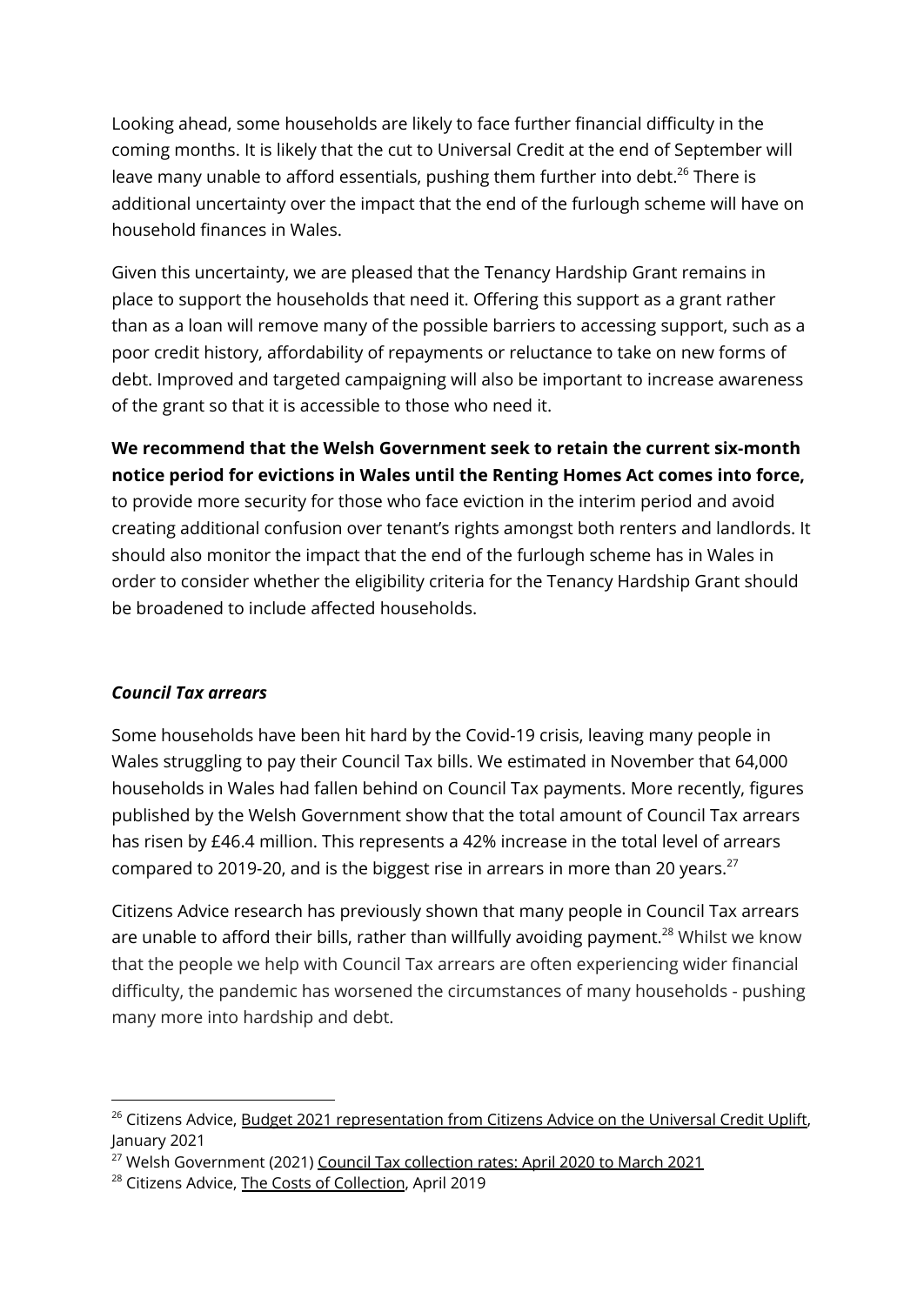Our research found that 7 in 10 people who have fallen into Council Tax arrears during the crisis have also fallen behind on other household bills, like rent or utilities and 1 in 3 people in Council Tax arrears say they haven't been able to afford food or other necessities. <sup>29</sup> Our research found that people who saw a negative change to their employment were 2.5 times more likely to say they had fallen behind on Council Tax bills. $30$ 

## *Council Tax Reduction Scheme*

As Council Tax is one of the largest fixed costs that households pay after housing costs, the CTRS is a crucial lever to relieve financial pressures on low-income households. We strongly support the Welsh Government's continued funding of the Council Tax Reduction Scheme in Wales and the additional funding provided to local authorities to support the scheme during the pandemic. Research has found that councils with more generous Council Tax Reduction schemes tend to also have better Council Tax collection rates, as households that are less able to pay are required to pay less. $^{\rm 31}$  This means that local authorities spend less time and fewer resources seeking to collect arrears that are likely to be unaffordable for the individual to repay. $^{32}$  It also protects families on low incomes from incurring additional fees or costs that often come alongside debt enforcement. 33

Whilst the Council Tax Reduction Scheme is a crucial source of support for people who are struggling to pay their Council Tax bills, there's a risk that many people who fell behind on Council Tax payments during the crisis may not have accessed the scheme.<sup>34</sup>

Firstly, awareness of the scheme is low and not everyone who is entitled to a Council Tax reduction is accessing it. We previously found that only half of people in Wales believed that someone claiming Universal Credit would be entitled to a reduction on their Council Tax bill.<sup>35</sup> Secondly, some people are losing out on support as a result of moving onto Universal Credit. Our advisers report that the people they help are not always aware they need to make a separate application for CTRS, and are therefore falling into Council Tax arrears without knowing it.

Between March 2020 and January 2021, there was an 80% increase in the number of UC claimants in Wales. Many of these new claimants may not have known their eligibility

 $29$  Citizens Advice Cymru, [Helping](https://www.citizensadvice.org.uk/Global/CitizensAdvice/Wales/Wales%20Policy%20and%20Campaigns/Council%20Tax%20Briefing%20Manifesto%20(1).pdf) to ensure a fairer Council Tax system in Wales, March 2021

<sup>&</sup>lt;sup>30</sup> Citizens Advice Cymru, [Helping](https://www.citizensadvice.org.uk/Global/CitizensAdvice/Wales/Wales%20Policy%20and%20Campaigns/Council%20Tax%20Briefing%20Manifesto%20(1).pdf) to ensure a fairer Council Tax system in Wales, March 2021

 $31$  Policy In Practice (2020) Council Tax debt collection and [low-income](https://policyinpractice.co.uk/wp-content/uploads/Council-Tax-debt-collection-and-low-income-Londoners_GLA_pub.pdf?vgo_ee=jJSh2gUA01U%2F2npHij2L0QnfHYn3L1AxUbDQ3tkuxgcPOc9ash%2FLOwjuy%2B3ydG8S) Londoners, December 2020

<sup>&</sup>lt;sup>32</sup> Money Advice Trust (2021) [Council](https://moneyadvicetrust.org/media/documents/Council_tax_after_covid_report.pdf) Tax after Covid

<sup>&</sup>lt;sup>33</sup> Citizens Advice Cymru (2021) [Helping](https://www.citizensadvice.org.uk/Global/CitizensAdvice/Wales/Wales%20Policy%20and%20Campaigns/Council%20Tax%20Briefing%20Manifesto%20(1).pdf) to ensure a fairer Council Tax system in Wales

<sup>&</sup>lt;sup>34</sup> Citizens Advice Cymru (2021) [Helping](https://www.citizensadvice.org.uk/Global/CitizensAdvice/Wales/Wales%20Policy%20and%20Campaigns/Council%20Tax%20Briefing%20Manifesto%20(1).pdf) to ensure a fairer Council Tax system in Wales

<sup>&</sup>lt;sup>35</sup> Citizens Advice Cymru (2021) [Helping](https://www.citizensadvice.org.uk/Global/CitizensAdvice/Wales/Wales%20Policy%20and%20Campaigns/Council%20Tax%20Briefing%20Manifesto%20(1).pdf) to ensure a fairer Council Tax system in Wales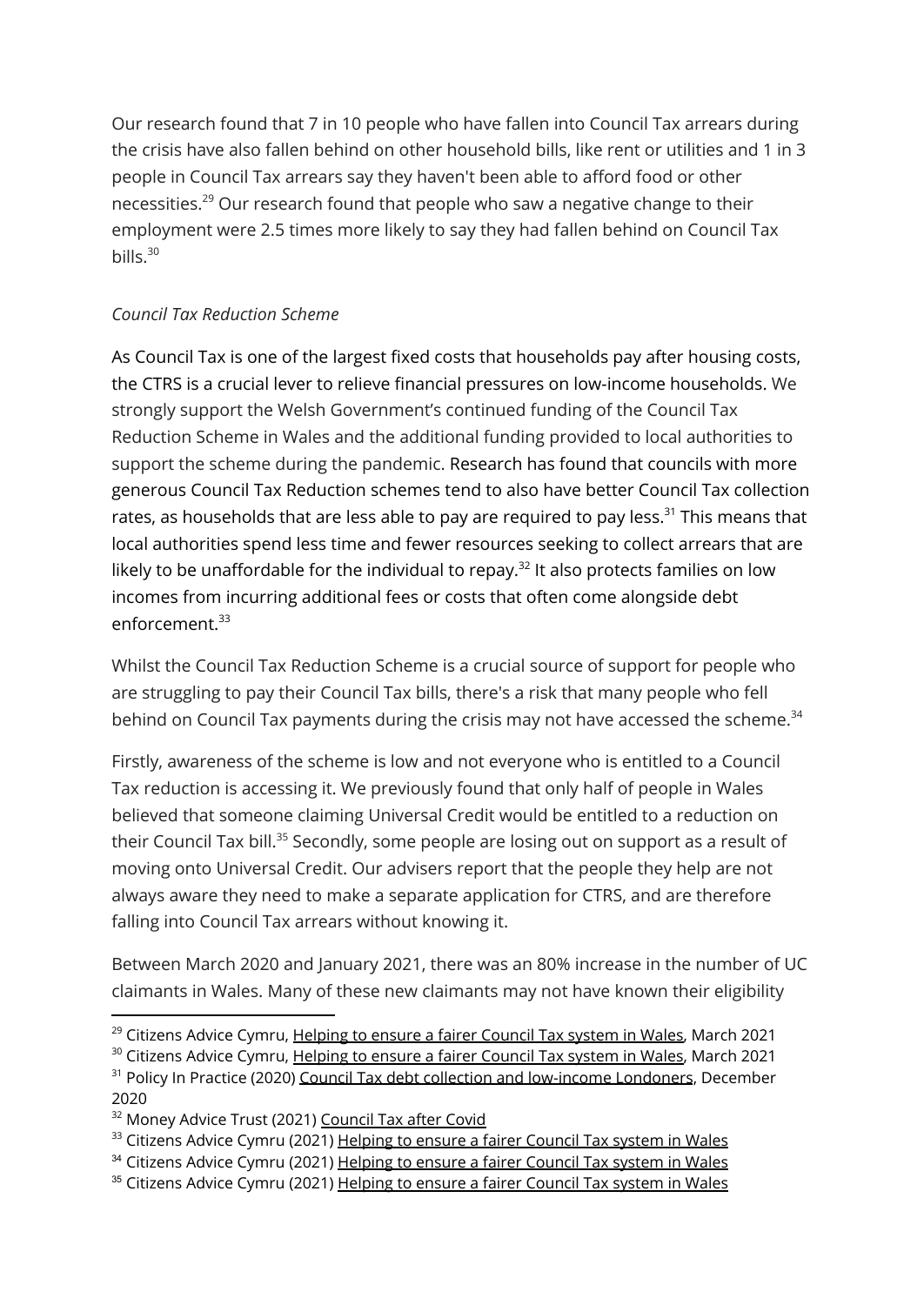for Council Tax reduction or that they needed to make a separate application.<sup>36</sup> Most local authorities allow backdated applications for Council Tax bills for up to 3 months before the application, however some households may have fallen into debt without knowing they could apply for CTRS and may now be unable to access this support.

It is important to recognise that some people who do claim CTRS may still not be able to afford their Council Tax bills. Council Tax payments can place a disproportionate cost burden on low-income households as they tend to pay more as a proportion of their income, meaning that families who are not eligible for the full amount of CTRS may still struggle to afford their bills.<sup>37</sup>

Additionally, eligibility for Council Tax reduction may fluctuate for some households each month, depending on income. This was more evident amongst some of our clients during the pandemic. Factors such as claiming benefits for the first time, workplaces closing and reopening and access to additional payments or grants such as self-isolation support or the bonus payments given to NHS and social care staff have made it harder for some people to keep track of their changing eligibility and to keep up with bills.

## *Pause on the use of bailiffs*

Citizens Advice strongly welcomed the pause to the use of enforcement agents for Council Tax collection during the pandemic, having highlighted problems within current collection practices in previous research, including the ways that bailiff use can escalate debts and cause distress.<sup>38</sup> The pause to bailiff use for arrears collections meant that people experiencing financial difficulty as a result of public health measures did not experience rapid escalation to court procedures or the threat of enforcement action. It also helped to protect people in crisis from some of the negative mental health impacts associated with debt collection. 39

Whilst the use of bailiffs to collect Council Tax arrears has been decreasing in Wales in recent years, in the most recent year for which figures are available there were still over 50,000 Council Tax debts being referred to bailiffs by local authorities in Wales. <sup>40</sup> With many more households in arrears, we are deeply concerned that more people will be subject to harm caused by collection practices.

<sup>&</sup>lt;sup>36</sup> Department for Work and Pensions, [Universal](https://www.gov.uk/government/statistics/universal-credit-statistics-29-april-2013-to-8-july-2021/universal-credit-statistics-29-april-2013-to-8-july-2021) Credit statistics, 29 April 2013 to 8 July 2021, (2021)

 $37$  Citizens Advice Cymru (2021) [Helping](https://www.citizensadvice.org.uk/Global/CitizensAdvice/Wales/Wales%20Policy%20and%20Campaigns/Council%20Tax%20Briefing%20Manifesto%20(1).pdf) to ensure a fairer Council Tax system in Wales

<sup>&</sup>lt;sup>38</sup> Citizens Advice Cymru, [Helping](https://www.citizensadvice.org.uk/Global/CitizensAdvice/Wales/Wales%20Policy%20and%20Campaigns/Council%20Tax%20Briefing%20Manifesto%20(1).pdf) to ensure a fairer Council Tax system in Wales, March 2021

 $39$  Citizens Advice (2018) A law unto [themselves:](https://www.citizensadvice.org.uk/Global/CitizensAdvice/Debt%20and%20Money%20Publications/A%20law%20unto%20themselves%20final%20%20(1).pdf) How bailiffs are breaking the rules

 $40$  Money Advice Trust (2019) Stop the Knock: An update on local authority debt [collection](https://www.stoptheknock.org/wp-content/uploads/2019/06/Money-Advice-Trust-Stop-The-Knock-2019-report-September-2019.pdf) [practices](https://www.stoptheknock.org/wp-content/uploads/2019/06/Money-Advice-Trust-Stop-The-Knock-2019-report-September-2019.pdf) in England and Wales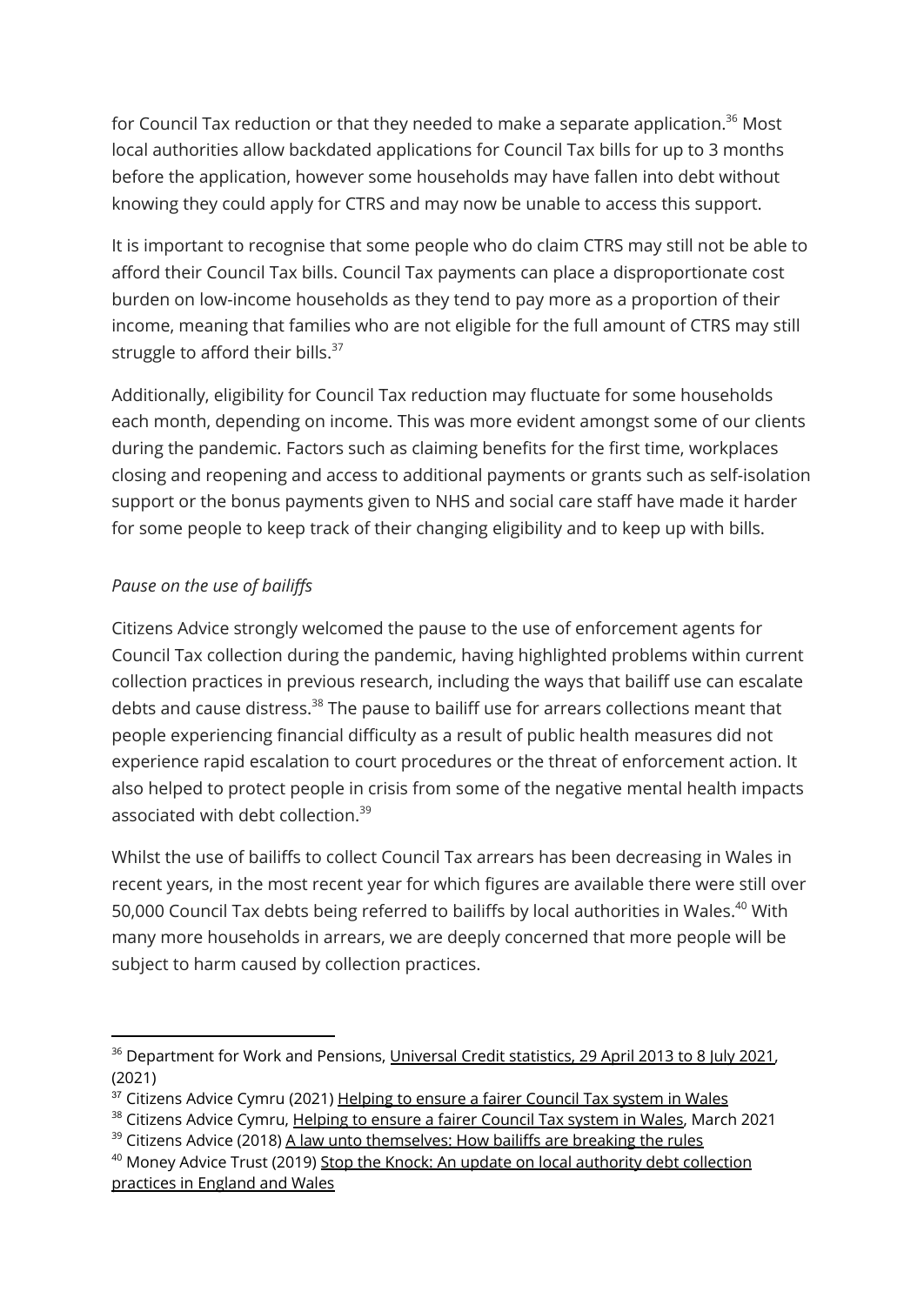We have previously highlighted several aspects of Council Tax collection which can worsen debt problems rather than helping people get their finances on track: $^{41}$ 

- People can be made liable for the full annual bill after missing a single Council Tax payment. This means one missed payment can increase someone's debt significantly, and leave them more at risk of being subject to bailiff action.
- Councils have limited powers to recover debt without getting a court order. This pushes councils to use the court process very quickly and often leads to people incur extra charges.
- Pressure to collect arrears quickly means councils regularly refer debt to bailiffs. This process adds extra fees to people's debts and can cause significant distress. 42

Our advisers are already beginning to see issues arising from the collection of Council Tax arrears as enforcement has resumed. We have seen several clients who are struggling to agree affordable repayments plans with enforcement agents and are worried about how they will repay their arrears. Earlier this summer, a client in South Wales had an affordable repayment offer refused by the enforcement agency dealing with his arrears. He felt pushed into accepting a repayment plan that he could not afford but felt he had no choice but to accept. He then defaulted on repayments and had his vehicle clamped by the bailiffs. The client had existing health problems and felt that dealing with his Council Tax debts had a severe impact on his mental health.

We have also heard from clients that have been subject to aggressive or humiliating behaviour by bailiffs, despite being unable to make repayments or displaying signs of vulnerability. Advisers heard from one client who complained that bailiffs had clamped their neighbour's vehicle thinking it was theirs, then refused to unclamp it unless they paid over £2200 in full. This caused embarrassment and panic for the client. In another case, a client who had recently lost their mother to the coronavirus, had an affordable repayment offer refused and was visited multiple times by bailiffs trying to enter their home.

### *Next steps*

Local authorities have a responsibility to try to collect unpaid Council Tax, and it is likely that there will be households in arrears who are unaware that they have fallen behind or have seen their financial situation improve enough to repay the amount owed. But

 $41$  Citizens Advice Cymru, [Helping](https://www.citizensadvice.org.uk/Global/CitizensAdvice/Wales/Wales%20Policy%20and%20Campaigns/Council%20Tax%20Briefing%20Manifesto%20(1).pdf) to ensure a fairer Council Tax system in Wales, March 2021

 $42$  Citizens Advice Cymru, [Helping](https://www.citizensadvice.org.uk/Global/CitizensAdvice/Wales/Wales%20Policy%20and%20Campaigns/Council%20Tax%20Briefing%20Manifesto%20(1).pdf) to ensure a fairer Council Tax system in Wales, March 2021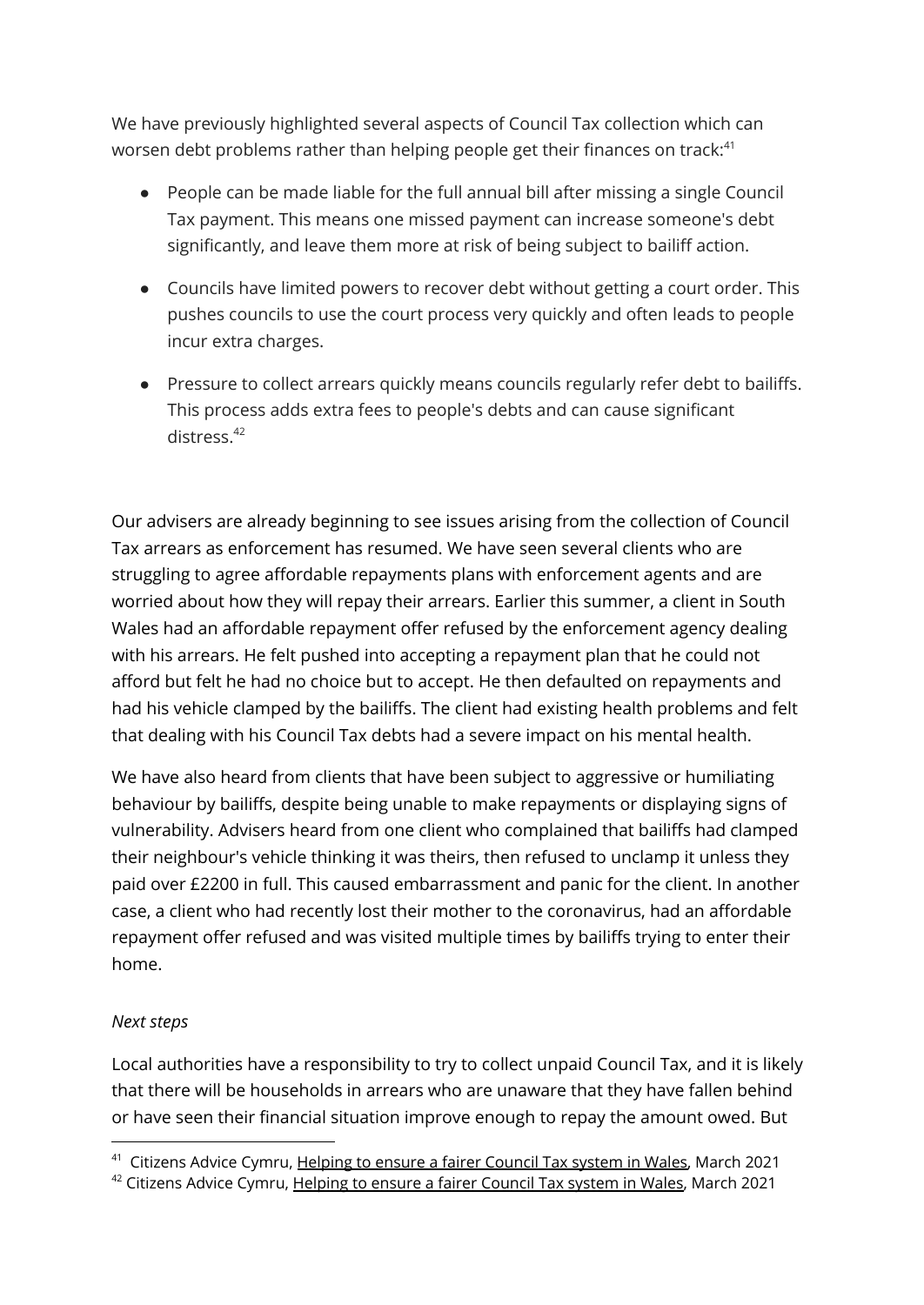passing Council Tax debts to bailiffs to enforce is currently causing harm to people who have already borne the brunt of the economic downturn.

Given that some local authorities have managed to maintain their collection rates despite bailiff action being severely restricted, local authorities should consider again whether the frequent use of heavy handed debt collection is necessary. Instead, the Welsh Government should take the opportunity to learn from how local authority services have adapted during the pandemic, and commit to fixing the issues within Council Tax collections that are currently exacerbating debt problems for people in Wales.

We are pleased to see that the Welsh Government committed to seek reform for a fairer Council Tax system in its Programme for Government. <sup>43</sup> However, urgent action is needed to improve collections for people who have fallen behind during the pandemic, so that there is not a disproportionate burden placed on low-income households, further deepening the unequal impact of the pandemic.

We believe that the Welsh Government needs to prioritise improving Council Tax collections in Wales, learning from successes during the pandemic and aiming to drastically reduce the number of low-income households that face court action as a result of falling behind on Council Tax bills. We recommend that the Welsh Government:

- **1. Identify examples of good practice in Council Tax collection amongst local authorities during the pandemic.** Many local authorities have found ways to support people struggling with Council Tax arrears during the pandemic whilst bailiff action was severely restricted, including awareness raising campaigns for CTRS and offering deferments of payments for clients struggling at the start of the pandemic. Any learnings from this exercise should be used to develop better collection practices that do not encourage the frequent use of bailiffs.
- 2. **Evaluate the impact of the Council Tax Protocol for Wales and commit to placing the voluntary measures it contains on a statutory footing if needed.** Whilst the Council Tax Protocol was a welcome recognition of the need for a fairer Council Tax arrears collections process, the experiences of Citizens Advice clients suggest that many people continue to face problems because of the way that Council Tax is collected. If there is evidence that Local Authorities are not implementing the protocol in a way which ensures that Council Tax collection is fair and protects people in vulnerable circumstances, the Welsh Government should explore making some aspects statutory.

<sup>43</sup> Welsh Government, Welsh [Government](https://gov.wales/sites/default/files/publications/2021-06/programme-for-government-2021-to-2026.pdf) - Programme for Government, 2021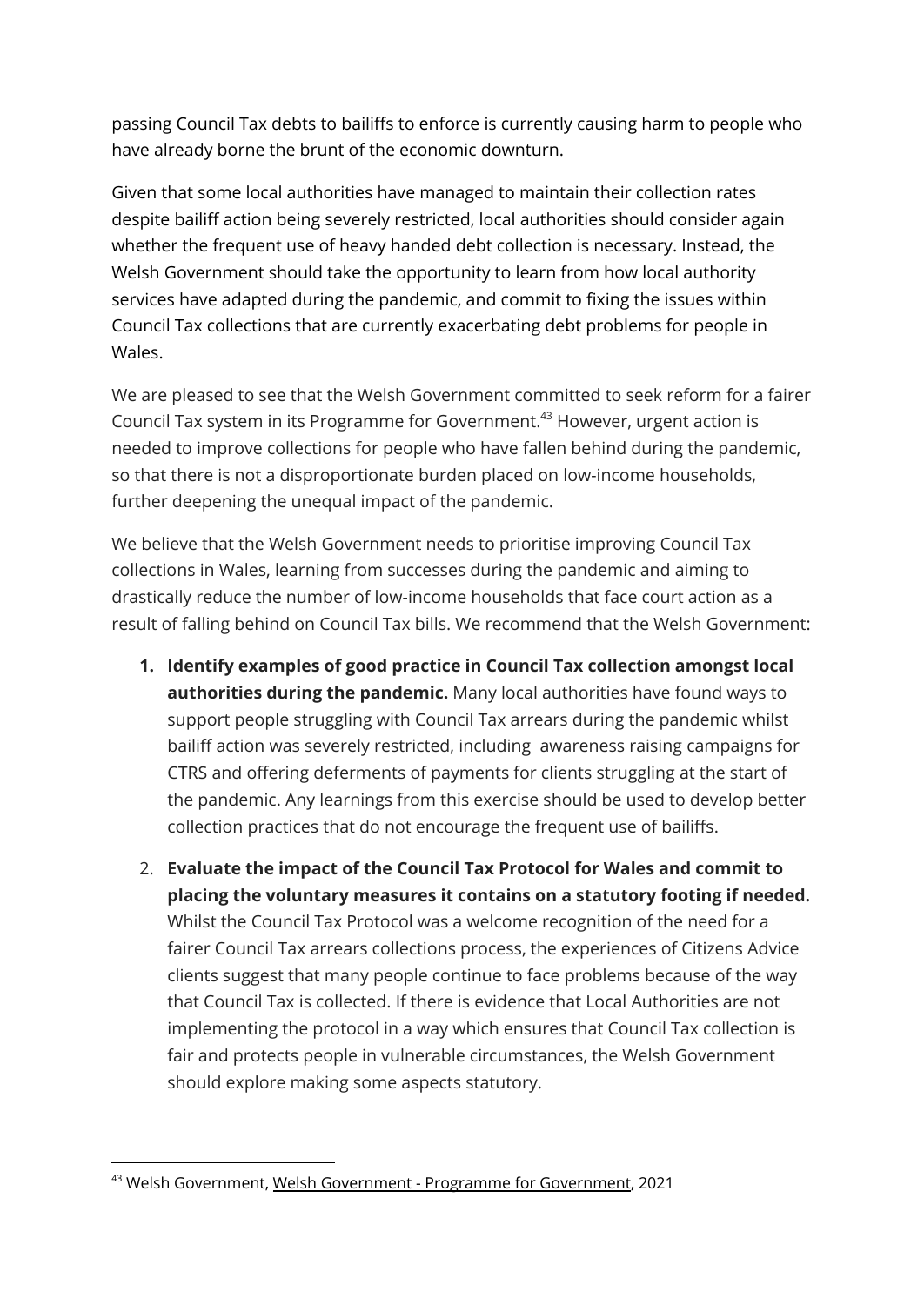- 3. **Outline the actions the Welsh Government will take to support local authorities with irrecoverable Council Tax arrears***.* The UK government announced they would be launching a new guarantee scheme for 75% of 2020-21 irrecoverable local tax losses and to give them three years (rather than one) to repay collection fund deficits. <sup>44</sup> We would like to hear more information on how the Welsh Government will support local authorities with irrecoverable arrears, so that the burden of this debt is not placed on low income households.
- 4. **Change the regulations governing the collection of Council Tax to ensure they do not push people further into debt.** It should make changes to ensure that Council Tax debts are not enforced in a way that exacerbates financial difficulties brought on by the pandemic. This should include:
	- Helping to prevent Council Tax debts from escalating by stopping people becoming liable for their annual bill when they miss one payment
	- Making it easier for councils to improve collection by giving them more powers to collect debt in a fair way without getting a liability order first.
- 5. **Maximise the support provided to low-income households through the Council Tax Reduction Scheme.** It should seek to increase take up of the scheme and guarantee that people eligible for the scheme do not lose out as a result of moving onto Universal Credit.

## **Emergency financial support**

We strongly welcomed the changes the Welsh Government introduced to the Discretionary Assistance Fund (DAF) in response to the Covid-19 crisis, with the aim of helping families and individuals facing financial challenges. These included:

- 1. *Extra funding* around £11m extra was allocated to DAF at the beginning of the pandemic, effectively doubling the available budget compared to 2019-20. 45 Between March and December 2020, £16.4m was allocated through DAF, compared to £10.57m in 2019-20 (and £7.49m in 2018-19). $^{46}$
- 2. *Additional flexibilities* including allowing those facing hardship as a result of the pandemic to make 5 rather than 3 claims for an Emergency Assistance Payment

<sup>44</sup> Ministry of Housing,Communities & Local Government, [December](https://www.gov.uk/government/publications/covid-19-emergency-funding-for-local-government/covid-19-funding-for-local-government-in-2021-22-consultative-policy-paper) 2020: COVID-19 funding for local [government](https://www.gov.uk/government/publications/covid-19-emergency-funding-for-local-government/covid-19-funding-for-local-government-in-2021-22-consultative-policy-paper) in 2021 to 2022 - consultative policy paper, (July 2021)

 $45$  Welsh Government, [Discretionary](https://media.service.gov.wales/news/discretionary-assistance-fund-receives-gbp-11m-boost-in-wales) Assistance Fund receives £11m boost in Wales , May 2020.

<sup>46</sup> Senedd, Written Question [WQ82085\(e\)](https://record.assembly.wales/OrderPaper/WrittenQuestions/15-02-2021/), answered 17/02/2021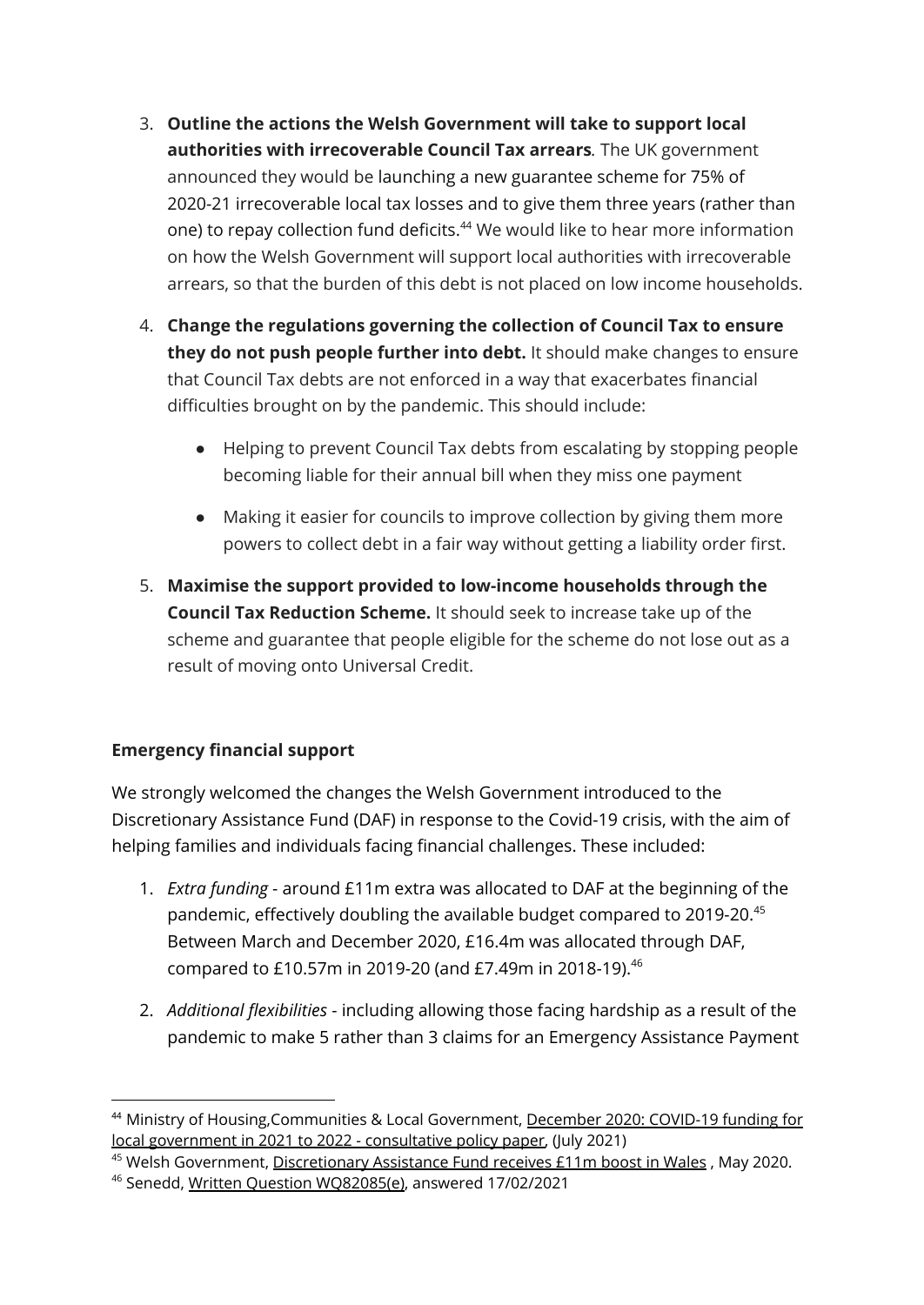(EAP) in a 12 month period, and to claim once every 7 days rather than every 28 days.

3. *Off-gas fuel support pilot*- Adding new support for fuel payments to those off-the gas grid (typically in rural areas) who heat their homes with LPG or oil.

Early in the pandemic, we estimated that 4 in 10 (42%) people had seen their household income drop because of the crisis, with nearly 1 in 14 (7%) losing 80% or more. $^{47}$  Our frontline advisers suggest that the Discretionary Assistance Fund (DAF) has been crucial during the pandemic and, as a result of increased funding and flexibility, was able to provide a much needed safety net for more households in need, particularly for those who are most vulnerable.

Demand for the DAF reflects the severe financial hardship experienced by many people in Wales during the crisis. Data published by the Welsh Government shows £15m has been granted to people in Wales through Emergency Assistance Payments.<sup>48</sup> It also suggests that the proportion of successful applications has increased, with 58% of applications leading to an award in 2020-21, compared to 42% the previous year. $^{49}$ 

The number of individual clients coming for help with Localised Social Welfare (including DAF applications) in 2020-21 was more than 2.5 times the number of people who came in the year before. Demand for support through DAF was often coming from people who faced gaps in income, either because of changes in employment or whilst waiting for a benefits payment, or who were in severe financial hardship and were struggling to pay for basics like food or heating.

Amongst people who came to us for help with the DAF and other forms of localised social welfare between March and October 2020, 1 in 3 (34%) also needed advice on accessing a foodbank and 1 in 6 (17%) needed advice on making an initial claim for Universal Credit. Demand for support with DAF applications also reflects the unequal nature of the impact of the pandemic. People who come to us for advice on DAF were disproportionately likely to be in rented accommodation, to have a disability or a health condition, and to be unemployed or unable to work. People in these groups were also more likely to face employment or income loss as a result of the pandemic. 50, 51

*Insights into off-gas fuel support*

<sup>&</sup>lt;sup>47</sup> Citizens Advice Cymru, [Facing](https://www.citizensadvice.org.uk/Global/CitizensAdvice/Wales/Facing%20the%20cliff%20edge.pdf) the cliff edge, April 2020

<sup>48</sup> Welsh Government (May 2021) Summary data about [coronavirus](https://gov.wales/summary-data-about-coronavirus-covid-19-and-response-it-26-may-2021) (COVID-19) and the response [to](https://gov.wales/summary-data-about-coronavirus-covid-19-and-response-it-26-may-2021) it

<sup>49</sup> Senedd, Written Question [WQ82085\(e\)](https://record.assembly.wales/OrderPaper/WrittenQuestions/15-02-2021/), answered 17/02/2021

<sup>50</sup> Citizens Advice Cymru, [Facing](https://www.citizensadvice.org.uk/Global/CitizensAdvice/Wales/Facing%20the%20cliff%20edge.pdf) the cliff edge, April 2020

<sup>51</sup> Citizens Advice, An [unequal](https://www.citizensadvice.org.uk/about-us/our-work/policy/policy-research-topics/work-policy-research-surveys-and-consultation-responses/work-policy-research/an-unequal-crisis/) crisis, August 2020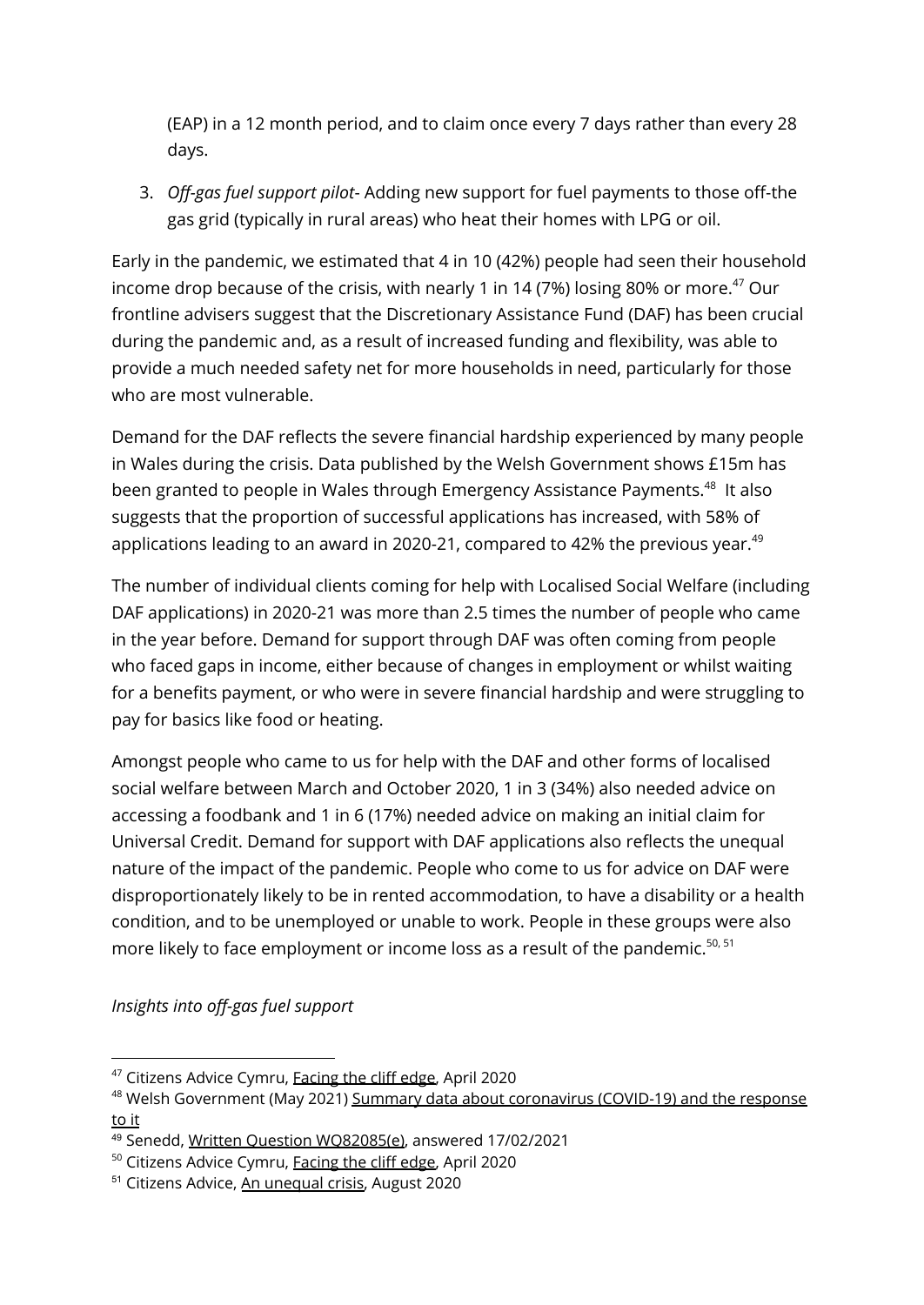The pandemic and its impact on household finances heightened the need for emergency support and we strongly supported the development and introduction of a pilot to provide DAF grants for off-gas fuel support in late 2020. The pilot enabled the DAF to make single payments to households using oil and up to three smaller payments to those using LPG.

Evidence from our advisers had long indicated that there was a gap in the emergency support available to households, particularly in rural areas, who use LPG or oil for heating. LPG and oil typically have minimum order values for deliveries. Where households are in emergency financial situations and can not afford the minimum value of fuel, they are at risk of living in a cold home, especially in cold weather.

The DAF had been unable to support them in the same way that it was able to support households who, for example, may be on prepayment meters and use a mains gas boiler for heat, but cannot afford to top up.

When the pilot began, advisers immediately indicated that the payments were making a significant difference in helping households in fuel poverty to heat their homes by enabling them to top up their fuels.

With the debts that households will continue to experience, there is an ongoing need for the DAF to continue being able to provide emergency financial payments for fuel to households off the gas grid. It is important that this is available all year round to provide equity with other energy consumers and to ensure that specific groups, such as the Gypsy and Traveller community who are more likely to use LPG for heat, have equitable access. Such support remains essential to address the needs of rural households in Wales and until such time as households are supported to move to low carbon heating technologies.

#### *Upcoming changes to DAF*

Our data indicates that demand for the DAF remains high. In the first quarter of 2021-22, we helped three times as many people with issues relating to Localised Social Welfare (including the Discretionary Assistance Fund) than during the same period the previous year.

However, the extra flexibilities which allow people to access more than 3 EAPs and to apply multiple times in a shorter period are due to come to an end on 30 September. The additional criteria which has allowed people to claim if they incurred pandemic-related costs has already been removed. Since the additional criteria were removed, the number of EAPs being granted has significantly reduced.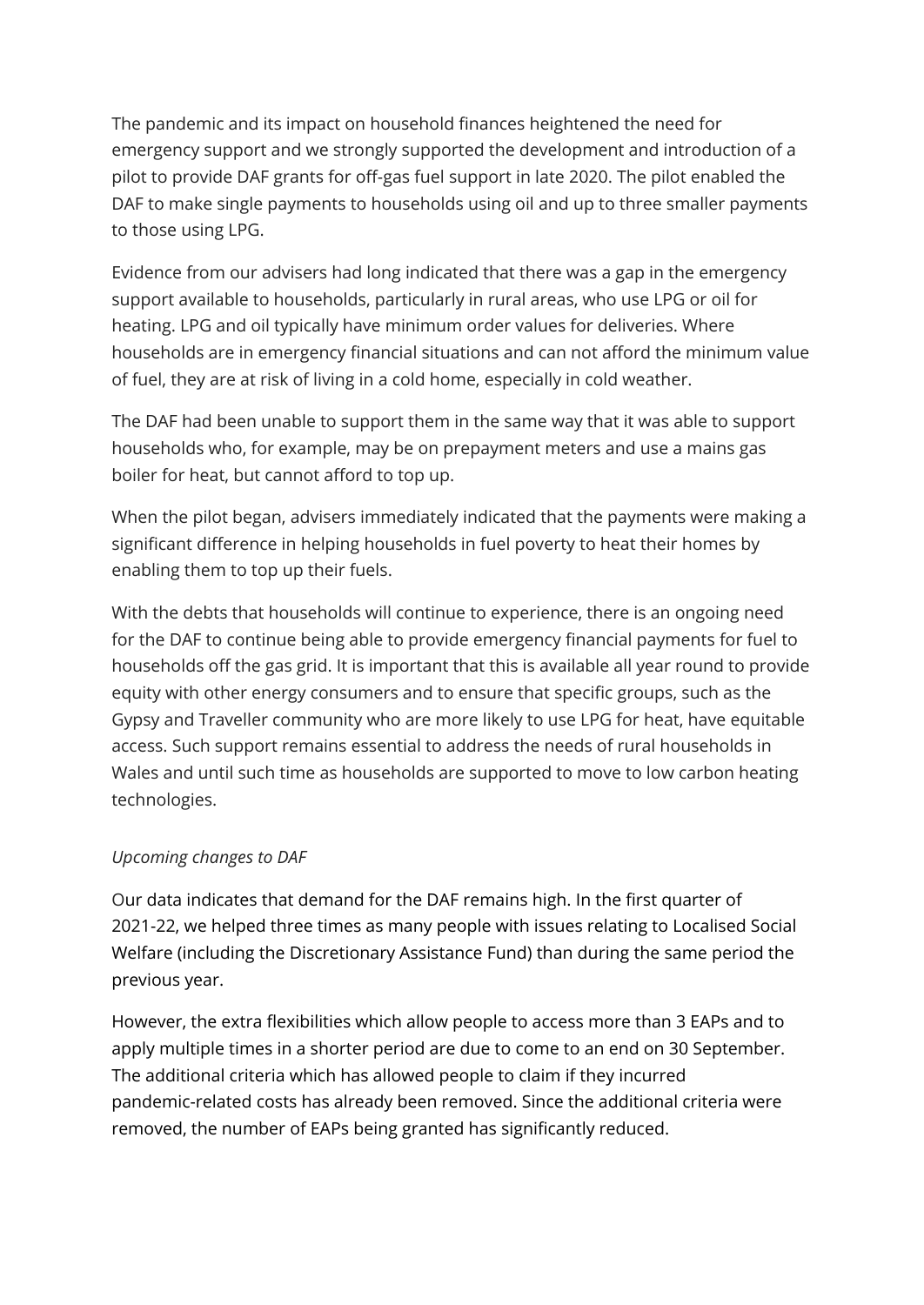Given the challenges facing low-income households as we move into the autumn, we are concerned the removal of the additional flexibilities will mean that households who are still required to self isolate and those facing income shocks when the furlough scheme ends will be disadvantaged. As outlined above, those who have been pulled into debt as a result of this crisis are particularly likely to be on low incomes and therefore at risk of severe hardship. This group are among those who are more likely to need multiple grants to support them whilst they try to improve their financial situation.

Looking further ahead, we believe there is an opportunity for the Welsh Government to build on its successes in providing emergency financial support through DAF during the pandemic as we move into the next financial year. Use and awareness of the DAF has significantly increased, which is in part due to the more flexible approach and a higher profile amongst frontline workers, as well as the increased budget.

It has been recognised as an important lever for supporting disadvantaged groups, as evidenced by the steps the Welsh Government has taken to ensure DAF is used by people with No Recourse to Public Funds status, EU migrants, and people in fuel poverty. It is also being recognised as a way of reaching the people in Wales who are in most need and may be less likely to engage with other types of support, through the development of referrals into the Single Advice Fund. 52

We believe all of these steps have helped to remove barriers which might previously have prevented people eligible for support from accessing DAF, and to target financial support towards addressing some of the most harmful impacts of poverty and financial insecurity. However, there is more that could be done to ensure that the support provided through DAF is reaching those in need and results in a lasting improvement to people's circumstances.

There is an urgent risk that these positive developments will be undermined or lost if use and awareness of the fund declines as we move out of the pandemic. If the removal of the additional flexibilities results in applications being declined for people who are in genuine need of support, there is a risk this will eventually result in people being less likely to think they might be eligible or frontline workers being less likely to recommend it as an option for the people they are helping. Although demand is unlikely to remain as high as it was during the initial months of the pandemic, reducing the level of funding to pre-pandemic levels could also lead to unintentional 'gatekeeping' if there is a perception that resources are limited and someone's case is not sufficiently severe.

# **We recommend that the Welsh Government extend until the end of March 2022 the additional DAF flexibilities which allow those in crisis to access a higher number of Emergency Assistance Payments, and to apply more frequently.** We

<sup>52</sup> Welsh Government (2020) Child poverty: income [maximisation](https://gov.wales/child-poverty-income-maximisation-action-plan-2020-2021-html) action plan 2020 to 2021